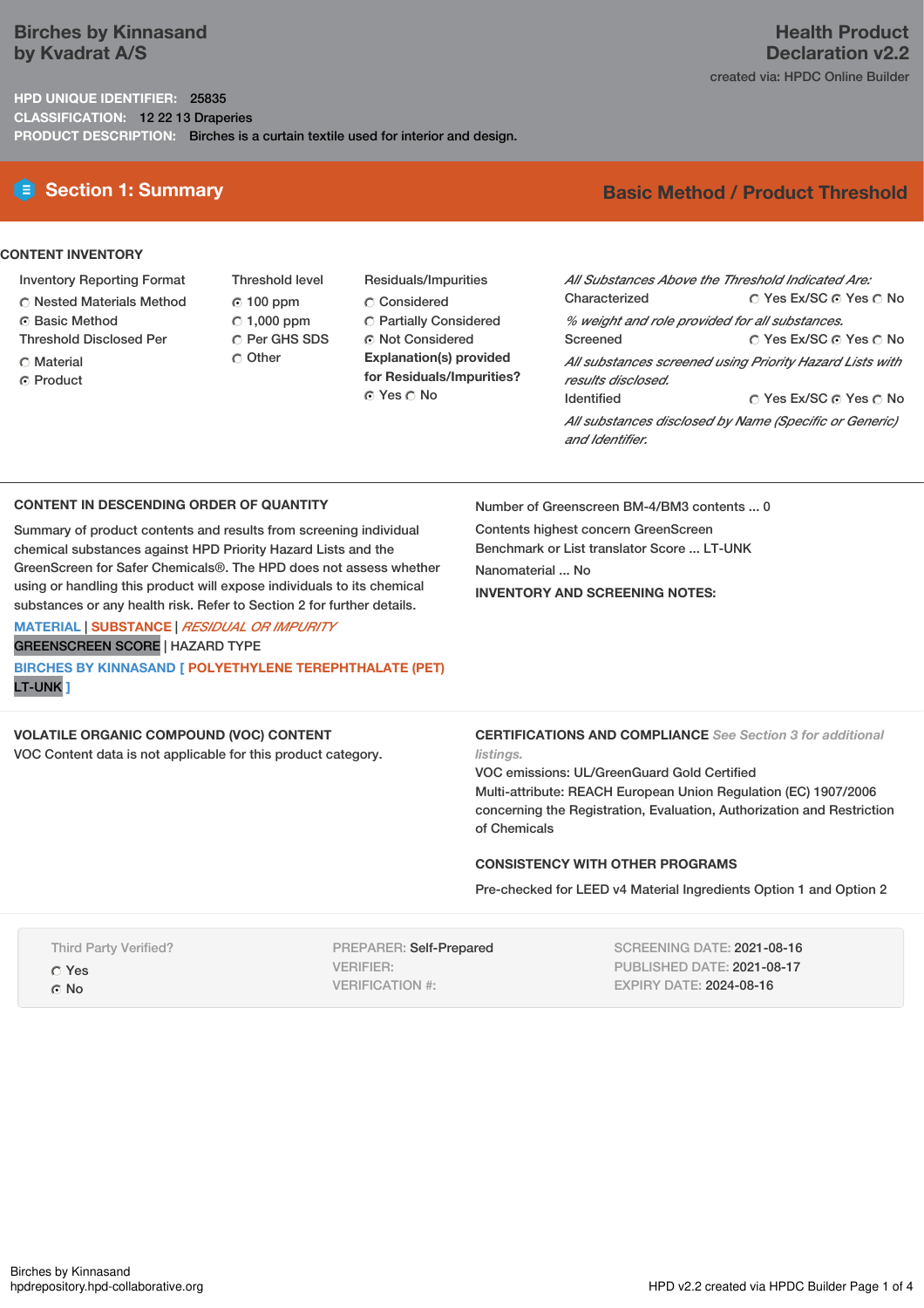This section lists contents in a product based on specific threshold(s) and reports detailed health information including hazards. This HPD uses the *inventory method indicated above, which is one of three possible methods:*

- *Basic Inventory method with Product-level threshold.*
- *Nested Material Inventory method with Product-level threshold*
- *Nested Material Inventory method with individual Material-level thresholds*

Definitions and requirements for the three inventory methods and requirements for each data field can be found in the HPD Open Standard version *2.2, available on the HPDC website at: [www.hpd-collaborative.org/hpd-2-2-standard](https://www.hpd-collaborative.org/hpd-2-2-standard)*

| <b>BIRCHES BY KINNASAND</b>                                                                                                                                                                                                                                                                                                                                                                                     |                                                                                                                   |  |                 |  |                                                     |
|-----------------------------------------------------------------------------------------------------------------------------------------------------------------------------------------------------------------------------------------------------------------------------------------------------------------------------------------------------------------------------------------------------------------|-------------------------------------------------------------------------------------------------------------------|--|-----------------|--|-----------------------------------------------------|
| PRODUCT THRESHOLD: 100 ppm                                                                                                                                                                                                                                                                                                                                                                                      | RESIDUALS AND IMPURITIES CONSIDERED: No                                                                           |  |                 |  |                                                     |
| RESIDUALS AND IMPURITIES NOTES: The residuals/impurities have not been considered as there by our requirements have not been used<br>substances of concern and the textile is produced with a high focus on sustainability in all its processes. The textile follow the EU Ecolabel dye<br>restrictions incl. AZO dye and heavy metal restrictions. No content of formaldehyde. Complies with REACH regulation. |                                                                                                                   |  |                 |  |                                                     |
| OTHER PRODUCT NOTES: Website link to see further technical specifications and certifications:<br>https://www.kvadrat.dk/en/products/curtains/7092-birches                                                                                                                                                                                                                                                       |                                                                                                                   |  |                 |  |                                                     |
| <b>POLYETHYLENE TEREPHTHALATE (PET)</b><br>ID: 25038-59-9                                                                                                                                                                                                                                                                                                                                                       |                                                                                                                   |  |                 |  |                                                     |
|                                                                                                                                                                                                                                                                                                                                                                                                                 | HAZARD SCREENING METHOD: Pharos Chemical and Materials Library HAZARD SCREENING DATE: 2021-08-16 9:01:00          |  |                 |  |                                                     |
| $\%$ : 100,0000                                                                                                                                                                                                                                                                                                                                                                                                 | <b>GS: LT-UNK</b>                                                                                                 |  |                 |  | RC: None NANO: No SUBSTANCE ROLE: Textile component |
| <b>HAZARD TYPE</b>                                                                                                                                                                                                                                                                                                                                                                                              | <b>AGENCY AND LIST TITLES</b>                                                                                     |  | <b>WARNINGS</b> |  |                                                     |
| None found                                                                                                                                                                                                                                                                                                                                                                                                      |                                                                                                                   |  |                 |  | No warnings found on HPD Priority Hazard Lists      |
|                                                                                                                                                                                                                                                                                                                                                                                                                 | SUBSTANCE NOTES: The yarn is inherently flame retardant as a phosphor-organic compound is integrated in the yarn. |  |                 |  |                                                     |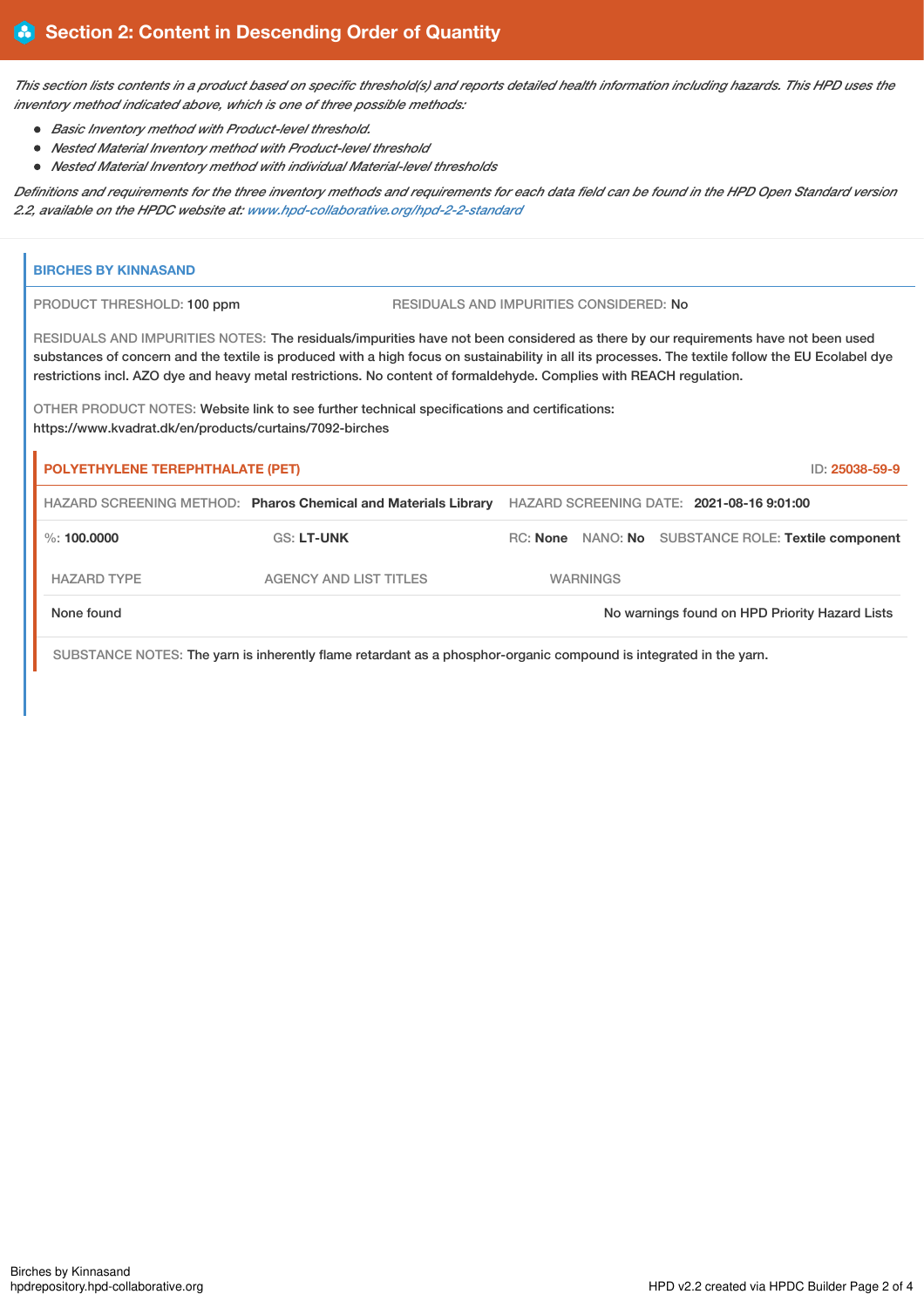This section lists applicable certification and standards compliance information for VOC emissions and VOC content. Other types of health or *environmental performance testing or certifications completed for the product may be provided.*

| <b>VOC EMISSIONS</b>                                                                                                                                   | <b>UL/GreenGuard Gold Certified</b>     |                                            |  |  |  |
|--------------------------------------------------------------------------------------------------------------------------------------------------------|-----------------------------------------|--------------------------------------------|--|--|--|
| CERTIFYING PARTY: Third Party<br>APPLICABLE FACILITIES: AII<br><b>CERTIFICATE URL:</b><br>https://www.kvadrat.dk/en/products/curtains/7092-<br>birches | ISSUE DATE: 2021-05- EXPIRY DATE:<br>21 | <b>CERTIFIER OR LAB: UL</b><br>Environment |  |  |  |
| CERTIFICATION AND COMPLIANCE NOTES: As the Greenguard certification is renewed annually there has not been set an expiry date.                         |                                         |                                            |  |  |  |

| REACH European Union Regulation (EC) 1907/2006 concerning the Registration,<br><b>MULTI-ATTRIBUTE</b><br><b>Evaluation, Authorization and Restriction of Chemicals</b> |                                   |              |                               |  |
|------------------------------------------------------------------------------------------------------------------------------------------------------------------------|-----------------------------------|--------------|-------------------------------|--|
| CERTIFYING PARTY: Self-declared<br>APPLICABLE FACILITIES: AII<br>CERTIFICATE URL: https://echa.europa.eu/                                                              | <b>ISSUE DATE: 2007-06-</b><br>01 | EXPIRY DATE: | <b>CERTIFIER OR LAB: None</b> |  |
| CERTIFICATION AND COMPLIANCE NOTES:                                                                                                                                    |                                   |              |                               |  |

# **Section 4: Accessories**

This section lists related products or materials that the manufacturer requires or recommends for installation (such as adhesives or fasteners), maintenance, cleaning, or operations. For information relating to the contents of these related products, refer to their applicable Health Product *Declarations, if available.*

No accessories are required for this product.

# **Section 5: General Notes**

Test results for Birches: LIGHTFASTNESS: 7. FIRE TESTS: DIN 4102 B1, NF P 92 507 M1